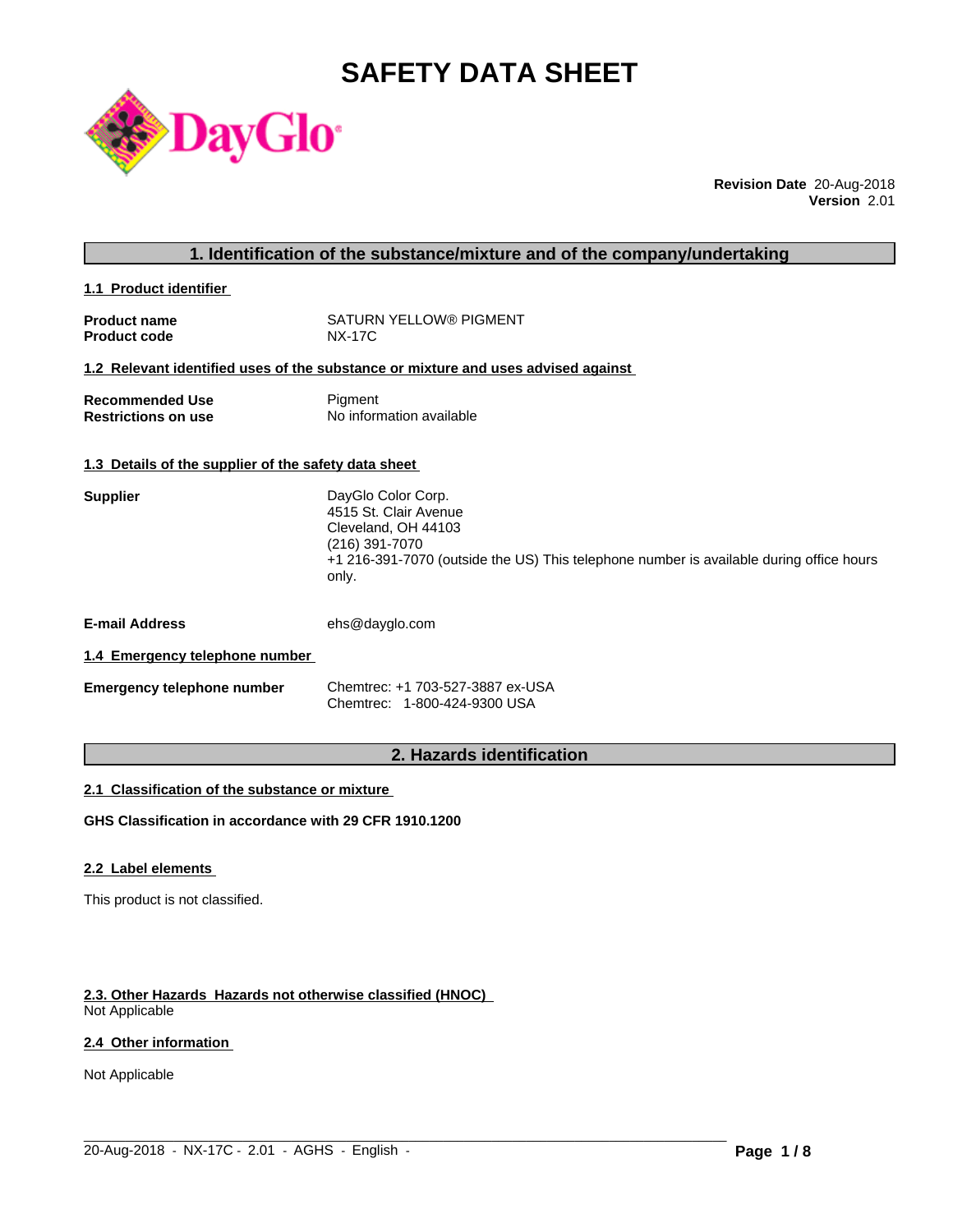**Unknown Acute Toxicity**  $\lt$  1% of the mixture consists of ingredient(s) of unknown toxicity

# **3. Composition/Information on Ingredients**

#### **Substance Mixture**

This material is not considered hazardous by the OSHA Hazard Communication Standard (29 CFR 1910.1200).

The exact percentage (concentration) of composition has been withheld as a trade secret.

|                                       | 4. First aid measures                                                                                                                                                                                                   |
|---------------------------------------|-------------------------------------------------------------------------------------------------------------------------------------------------------------------------------------------------------------------------|
| 4.1 Description of first-aid measures |                                                                                                                                                                                                                         |
| <b>General advice</b>                 | No information available.                                                                                                                                                                                               |
| Eye contact                           | Immediately flush with plenty of water. After initial flushing, remove any contact lenses and<br>continue flushing for at least 15 minutes. Keep eye wide open while rinsing. If symptoms<br>persist, call a physician. |
| <b>Skin contact</b>                   | Immediate medical attention is not required. Wash off with soap and water.                                                                                                                                              |
| <b>Inhalation</b>                     | Immediate medical attention is not required. Move to fresh air.                                                                                                                                                         |
| Ingestion                             | Do NOT induce vomiting. Drink plenty of water. Consult a physician.                                                                                                                                                     |
|                                       | 4.2 Most important symptoms and effects, both acute and delayed                                                                                                                                                         |
| <b>Symptoms</b>                       | See Section 2.2, Label Elements and/or Section 11, Toxicological effects.                                                                                                                                               |
|                                       | 4.3 Indication of any immediate medical attention and special treatment needed                                                                                                                                          |
| Notes to physician                    | Treat symptomatically.                                                                                                                                                                                                  |
|                                       | 5. Fire-Fighting Measures                                                                                                                                                                                               |
| 5.1 Extinguishing media               |                                                                                                                                                                                                                         |
| Suitable extinguishing media          | Use extinguishing measures that are appropriate to local circumstances and the surrounding environment.                                                                                                                 |
| <b>Unsuitable Extinguishing Media</b> | None.                                                                                                                                                                                                                   |
|                                       | 5.2 Special hazards arising from the substance or mixture                                                                                                                                                               |
| <b>Special Hazard</b>                 |                                                                                                                                                                                                                         |

None known based on information supplied.

**Hazardous Combustion Products** Carbon oxides. Nitrogen oxides (NOx).

# **Explosion Data**

**Sensitivity to Mechanical Impact** None.

Fine dust dispersed in air, in sufficient concentrations, and in the presence of an ignition source is a potential dust explosion hazard.

#### **5.3 Advice for firefighters**

As in any fire, wear self-contained breathing apparatus pressure-demand, MSHA/NIOSH (approved or equivalent) and full protective gear.

 $\_$  ,  $\_$  ,  $\_$  ,  $\_$  ,  $\_$  ,  $\_$  ,  $\_$  ,  $\_$  ,  $\_$  ,  $\_$  ,  $\_$  ,  $\_$  ,  $\_$  ,  $\_$  ,  $\_$  ,  $\_$  ,  $\_$  ,  $\_$  ,  $\_$  ,  $\_$  ,  $\_$  ,  $\_$  ,  $\_$  ,  $\_$  ,  $\_$  ,  $\_$  ,  $\_$  ,  $\_$  ,  $\_$  ,  $\_$  ,  $\_$  ,  $\_$  ,  $\_$  ,  $\_$  ,  $\_$  ,  $\_$  ,  $\_$  ,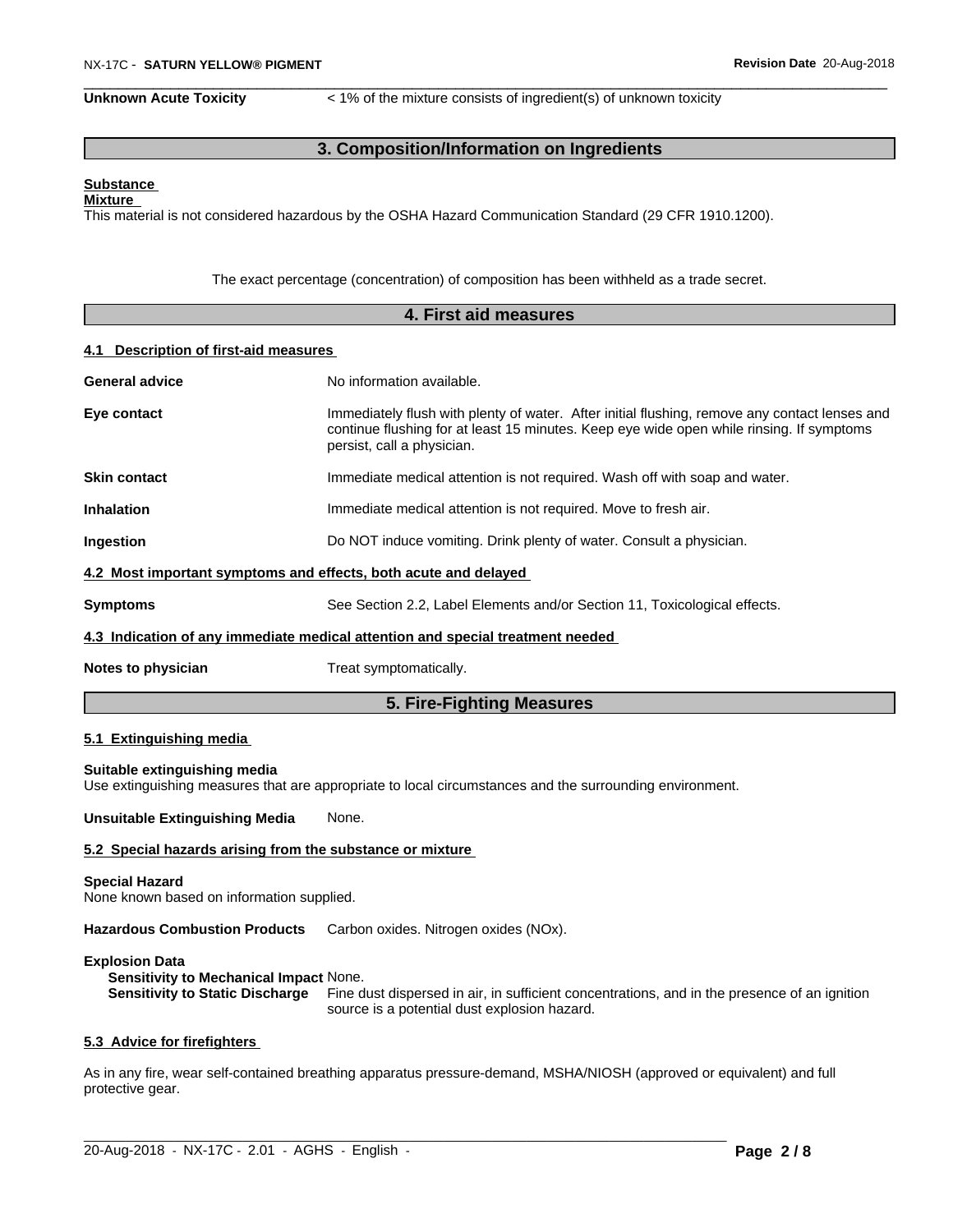# **6. Accidental Release Measures**

# **6.1 Personal precautions, protective equipment and emergency procedures**

Ensure adequate ventilation, especially in confined areas. Use personal protective equipment.

#### **6.2 Environmental precautions**

Dust deposits should not be allowed to accumulate on surfaces as these may form an explosive mixture if they are released into the atmosphere in sufficient concentration. Avoid dispersal of dust in the air (i.e., cleaning dusty surfaces with compressed air). Nonsparking tools should be used. Prevent product from entering drains.

#### **6.3 Methods and materials for containment and cleaning up**

|                                                                                                                                                                                                                                                                                                                                                                                                                    | <b>Methods for Containment</b> | Prevent dust cloud. Cover powder spill with plastic sheet or tarp to minimize spreading. |
|--------------------------------------------------------------------------------------------------------------------------------------------------------------------------------------------------------------------------------------------------------------------------------------------------------------------------------------------------------------------------------------------------------------------|--------------------------------|------------------------------------------------------------------------------------------|
| Avoid dust formation. Take precautionary measures against static discharges. Do not dry<br>Methods for cleaning up<br>sweep dust. Wet dust with water before sweeping or use a vacuum to collect dust. Use<br>personal protective equipment. Take up mechanically and collect in suitable container for<br>disposal. Prevent product from entering drains. Keep in suitable and closed containers for<br>disposal. |                                |                                                                                          |

# **7. Handling and storage**

#### **7.1 Precautions for safe handling**

| Advice on safe handling                                          | Avoid dust formation. Take precautionary measures against static discharges. Fine dust<br>dispersed in air may ignite. Wear personal protective equipment. |  |  |
|------------------------------------------------------------------|------------------------------------------------------------------------------------------------------------------------------------------------------------|--|--|
| <b>Hygiene measures</b>                                          | Handle in accordance with good industrial hygiene and safety practice.                                                                                     |  |  |
| 7.2 Conditions for safe storage, including any incompatibilities |                                                                                                                                                            |  |  |
| <b>Storage Conditions</b>                                        | Keep tightly closed in a dry and cool place.                                                                                                               |  |  |
| <b>Materials to Avoid</b>                                        | No materials to be especially mentioned.                                                                                                                   |  |  |
|                                                                  |                                                                                                                                                            |  |  |

# **8. Exposure controls/personal protection**

# **8.1 Exposure Guidelines**

#### **8.2 Appropriate engineering controls**

**Engineering Measures** Showers

Eyewash stations Ventilation systems.

# **8.3 Individual protection measures, such as personal protective equipment**

| <b>Eye/Face Protection</b>    | Safety glasses with side-shields.                                                                              |
|-------------------------------|----------------------------------------------------------------------------------------------------------------|
| Skin and body protection      | Wear chemical resistant footwear and clothing such as gloves, an apron or a whole body<br>suit as appropriate. |
| <b>Respiratory protection</b> | . NIOSH/MSHA approved respiratory protection should be worn if exposure is anticipated.                        |
| <b>Hygiene measures</b>       | See section 7 for more information                                                                             |

 $\_$  ,  $\_$  ,  $\_$  ,  $\_$  ,  $\_$  ,  $\_$  ,  $\_$  ,  $\_$  ,  $\_$  ,  $\_$  ,  $\_$  ,  $\_$  ,  $\_$  ,  $\_$  ,  $\_$  ,  $\_$  ,  $\_$  ,  $\_$  ,  $\_$  ,  $\_$  ,  $\_$  ,  $\_$  ,  $\_$  ,  $\_$  ,  $\_$  ,  $\_$  ,  $\_$  ,  $\_$  ,  $\_$  ,  $\_$  ,  $\_$  ,  $\_$  ,  $\_$  ,  $\_$  ,  $\_$  ,  $\_$  ,  $\_$  ,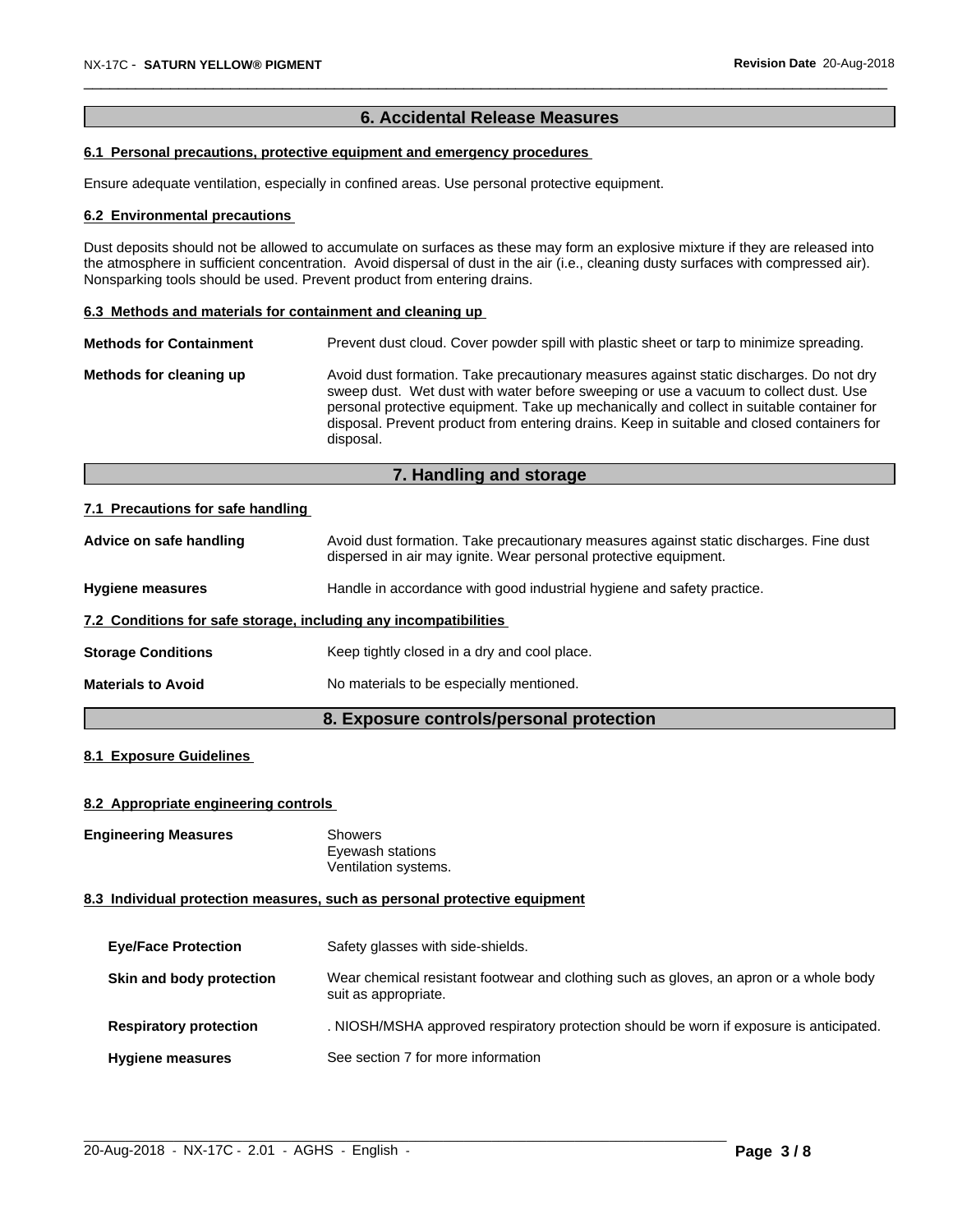# **9. Physical and chemical properties**

# **9.1 Information on basic physical and chemical properties**

| <b>Physical state</b>             | Solid              |                                                      |                          |
|-----------------------------------|--------------------|------------------------------------------------------|--------------------------|
| Appearance                        | Powder             | Color                                                | Yellow                   |
| Odor                              | Mild               | <b>Odor Threshold</b>                                | No information available |
|                                   |                    |                                                      |                          |
| <b>Property</b>                   | <b>Values</b>      | Remarks • Methods                                    |                          |
| рH                                |                    | No information available                             |                          |
| <b>Melting/freezing point</b>     |                    | No information available                             |                          |
| Boiling point/boiling range       |                    | No information available<br>No information available |                          |
| <b>Flash Point</b>                |                    |                                                      |                          |
| <b>Evaporation rate</b>           |                    | No information available<br>No information available |                          |
| Flammability (solid, gas)         |                    |                                                      |                          |
| <b>Flammability Limits in Air</b> |                    |                                                      |                          |
| upper flammability limit          |                    | No information available                             |                          |
| lower flammability limit          |                    | No information available                             |                          |
| Vapor pressure                    |                    | No information available                             |                          |
| Vapor density                     |                    | No information available                             |                          |
| <b>Specific Gravity</b>           | 1.20               |                                                      |                          |
| <b>Water solubility</b>           | Insoluble in water |                                                      |                          |
| Solubility in other solvents      |                    | No information available                             |                          |
| <b>Partition coefficient</b>      |                    | No information available                             |                          |
| <b>Autoignition temperature</b>   |                    | No information available                             |                          |
| <b>Decomposition temperature</b>  |                    | No information available                             |                          |
| <b>Viscosity, kinematic</b>       |                    | No information available                             |                          |
| Viscosity, dynamic                |                    | No information available                             |                          |
| <b>Explosive properties</b>       |                    | No information available                             |                          |
| <b>Oxidizing Properties</b>       |                    | No information available                             |                          |
| 9.2 Other information             |                    |                                                      |                          |

# **Volatile organic compounds (VOC)** None **content**

# **10. Stability and Reactivity**

 $\_$  ,  $\_$  ,  $\_$  ,  $\_$  ,  $\_$  ,  $\_$  ,  $\_$  ,  $\_$  ,  $\_$  ,  $\_$  ,  $\_$  ,  $\_$  ,  $\_$  ,  $\_$  ,  $\_$  ,  $\_$  ,  $\_$  ,  $\_$  ,  $\_$  ,  $\_$  ,  $\_$  ,  $\_$  ,  $\_$  ,  $\_$  ,  $\_$  ,  $\_$  ,  $\_$  ,  $\_$  ,  $\_$  ,  $\_$  ,  $\_$  ,  $\_$  ,  $\_$  ,  $\_$  ,  $\_$  ,  $\_$  ,  $\_$  ,

# **10.1 Reactivity**

No dangerous reaction known under conditions of normal use

# **10.2 Chemical stability**

Stable

# **10.3 Possibility of hazardous reactions**

None under normal processing.

# **10.4 Conditions to Avoid**

Dust formation. Take precautionary measures against static discharges.

# **10.5 Incompatible Materials**

None known based on information supplied.

# **10.6 Hazardous Decomposition Products**

None known based on information supplied.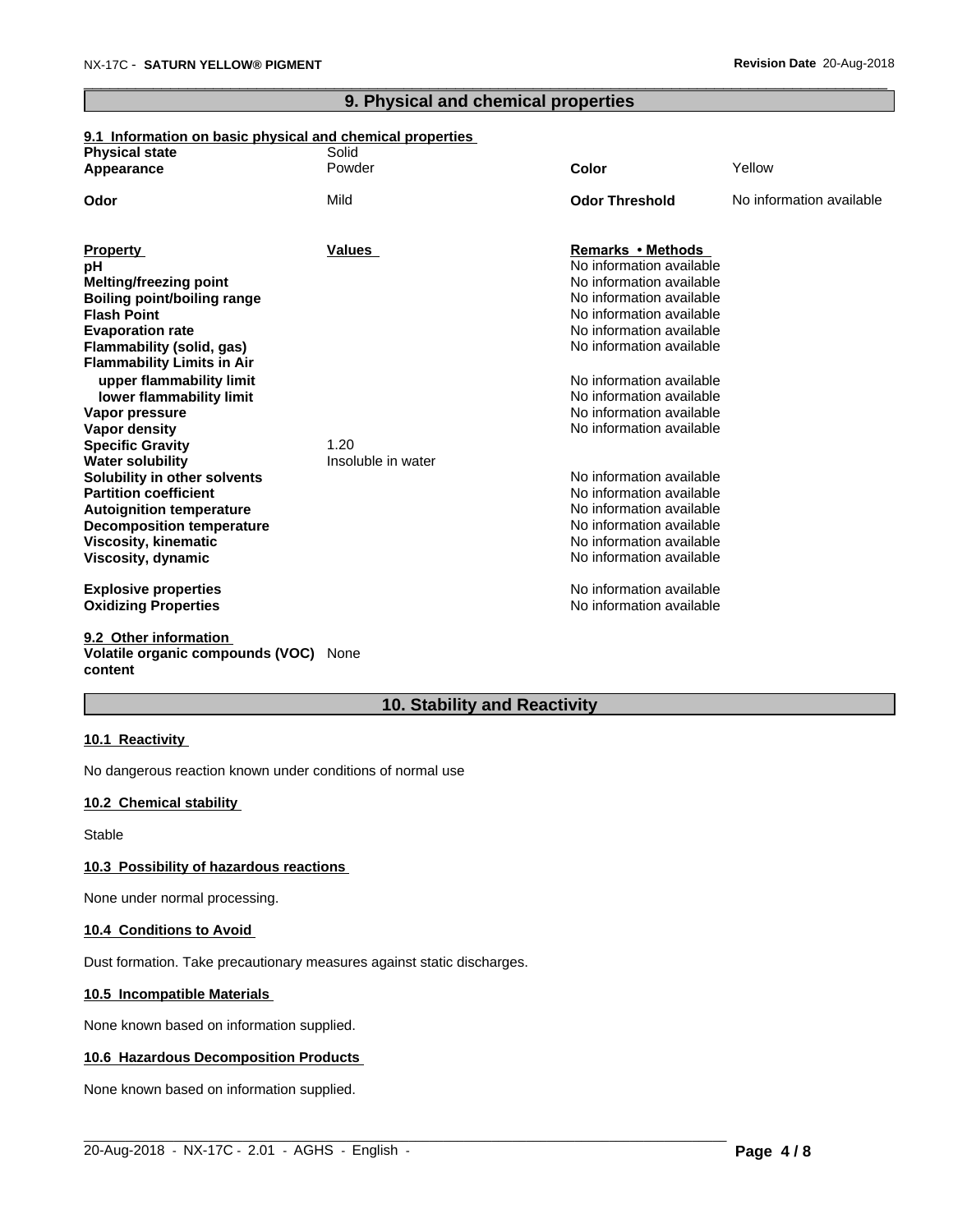# **11. Toxicological information**

 $\_$  ,  $\_$  ,  $\_$  ,  $\_$  ,  $\_$  ,  $\_$  ,  $\_$  ,  $\_$  ,  $\_$  ,  $\_$  ,  $\_$  ,  $\_$  ,  $\_$  ,  $\_$  ,  $\_$  ,  $\_$  ,  $\_$  ,  $\_$  ,  $\_$  ,  $\_$  ,  $\_$  ,  $\_$  ,  $\_$  ,  $\_$  ,  $\_$  ,  $\_$  ,  $\_$  ,  $\_$  ,  $\_$  ,  $\_$  ,  $\_$  ,  $\_$  ,  $\_$  ,  $\_$  ,  $\_$  ,  $\_$  ,  $\_$  ,

# **11.1 Acute toxicity**

# **Numerical measures of toxicity: Product Information**

Unknown Acute Toxicity  $\lt$  1% of the mixture consists of ingredient(s) of unknown toxicity

**Numerical measures of toxicity: Component Information**

**11.2 Information on toxicologicaleffects**

#### **Skin corrosion/irritation**

Product Information • May cause irritation Component Information • No information available

# **Serious eye damage/eye irritation**

Product Information • May cause eye irritation Component Information • No information available

# **Respiratory or skin sensitization**

Product Information • No information available Component Information • No information available

#### **Germ cell mutagenicity**

Product Information • No information available Component Information • No information available

#### **Carcinogenicity**

Product Information • Contains no ingredient listed as a carcinogen Component Information • No information available

#### **Reproductive toxicity**

Product Information • No information available Component Information • No information available

# **STOT - single exposure**

No information available

#### **STOT - repeated exposure**

No information available

• No known effect

**Other adverse effects**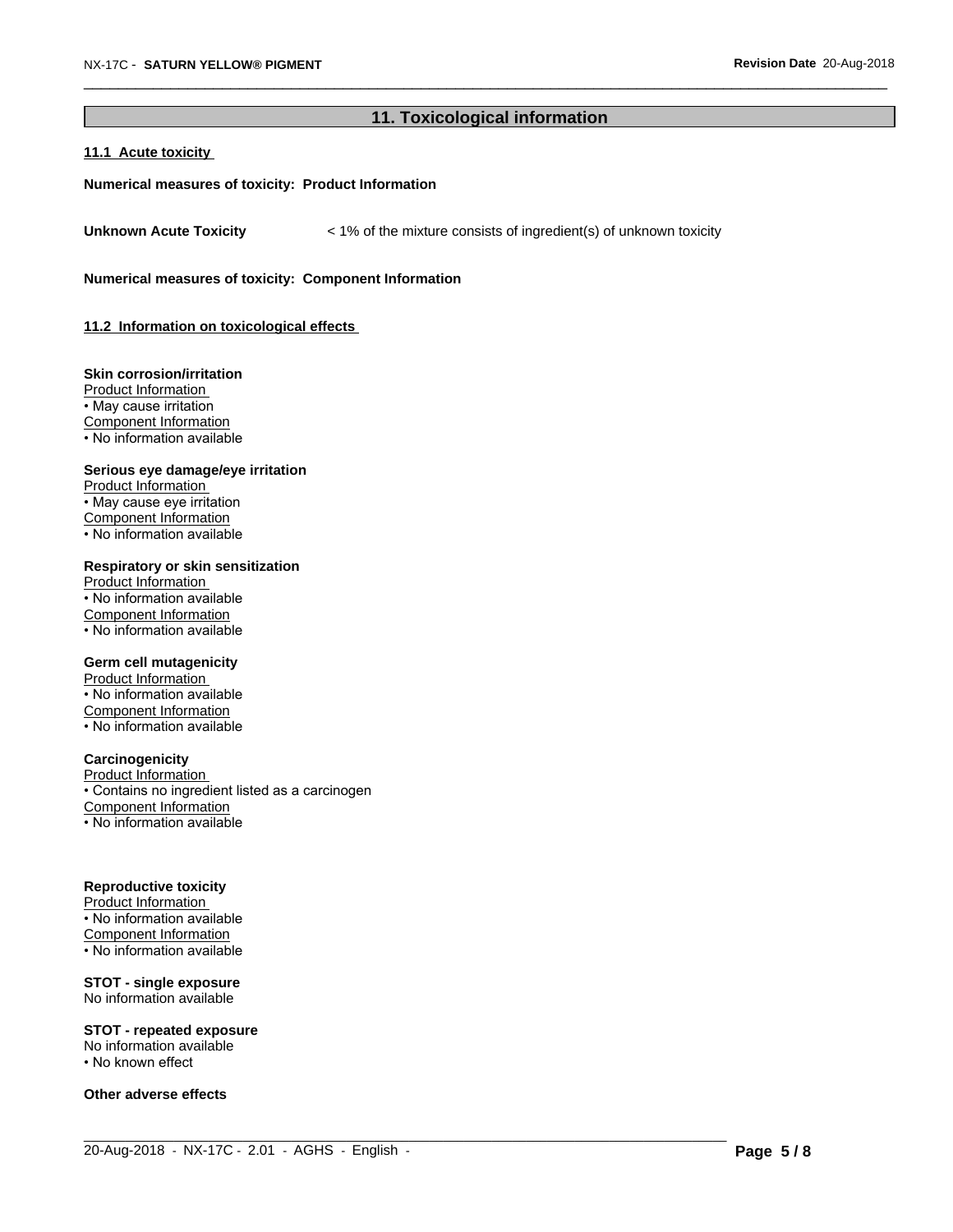Product Information • No information available Component Information • No information available

# **Aspiration hazard**

Product Information • No information available

Component Information

• No information available

# **12. Ecological information**

# **12.1 Toxicity**

**Ecotoxicity No information available** 

 $<$  1 % of the mixture consists of components(s) of unknown hazards to the aquatic environment

#### **Ecotoxicity effects**

# **12.2 Persistence and degradability**

No information available.

# **12.3 Bioaccumulative potential**

Discharge into the environment must be avoided

# **12.4 Mobility in soil**

No information available.

#### **12.5 Other adverse effects**

No information available

# **13. Disposal Considerations**

# **13.1 Waste treatment methods**

Dispose of in accordance with federal, state, and local regulations.

| <b>14. Transport Information</b> |               |  |
|----------------------------------|---------------|--|
|                                  |               |  |
| <u>DOT</u>                       | Not regulated |  |
| <b>MEX</b>                       | Not regulated |  |
| <b>IMDG</b>                      | Not regulated |  |
| <b>IATA</b>                      | Not regulated |  |

 $\_$  ,  $\_$  ,  $\_$  ,  $\_$  ,  $\_$  ,  $\_$  ,  $\_$  ,  $\_$  ,  $\_$  ,  $\_$  ,  $\_$  ,  $\_$  ,  $\_$  ,  $\_$  ,  $\_$  ,  $\_$  ,  $\_$  ,  $\_$  ,  $\_$  ,  $\_$  ,  $\_$  ,  $\_$  ,  $\_$  ,  $\_$  ,  $\_$  ,  $\_$  ,  $\_$  ,  $\_$  ,  $\_$  ,  $\_$  ,  $\_$  ,  $\_$  ,  $\_$  ,  $\_$  ,  $\_$  ,  $\_$  ,  $\_$  ,

# **15. Regulatory information 15.1 International Inventories**

| <b>TSCA</b> | Complies |
|-------------|----------|
| <b>DSL</b>  | Complies |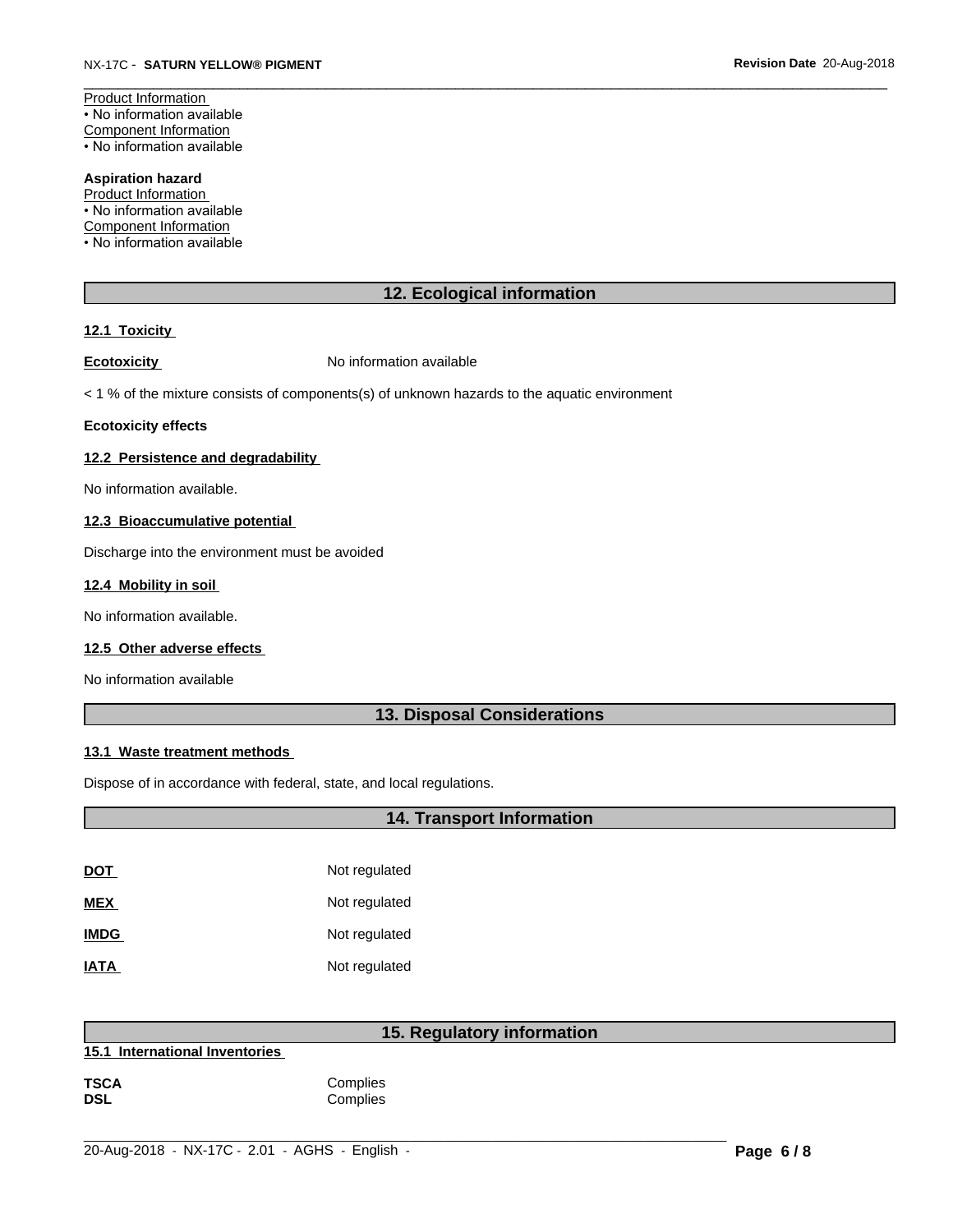| <b>EINECS/ELINCS</b> | Complies |
|----------------------|----------|
| <b>ENCS</b>          | -        |
| <b>IECSC</b>         | Complies |
| <b>KECL</b>          | ۰        |
| <b>PICCS</b>         | -        |
| <b>AICS</b>          | Complies |
| <b>NZIOC</b>         | -        |

 **TSCA** - United States Toxic Substances Control Act Section 8(b) Inventory

 **DSL** - Canadian Domestic Substances List

 **EINECS/ELINCS** - European Inventory of Existing Chemical Substances/European List of Notified Chemical Substances

 **PICCS** - Philippines Inventory of Chemicals and Chemical Substances

 **ENCS** - Japan Existing and New Chemical Substances

 **IECSC** - China Inventory of Existing Chemical Substances

 **KECL** - Korean Existing and Evaluated Chemical Substances

 **PICCS** - Philippines Inventory of Chemicals and Chemical Substances

 **AICS** - Australian Inventory of Chemical Substances

 **NZIoC** - New Zealand Inventory of Chemicals

# **15.2 U.S. Federal Regulations**

#### **SARA 313**

Section 313 of Title III of the Superfund Amendments and Reauthorization Act of 1986 (SARA). This product does not contain any chemicals which are subject to the reporting requirements of the Act and Title 40 of the Code of Federal Regulations, Part 372

#### **15.3 Pesticide Information**

Not applicable

# **15.4 U.S. State Regulations**

### **California Proposition 65**

This product does not contain any Proposition 65 chemicals

| <b>16. Other information</b>     |                                                                                                    |                                          |                   |                                           |
|----------------------------------|----------------------------------------------------------------------------------------------------|------------------------------------------|-------------------|-------------------------------------------|
| <b>NFPA</b>                      | <b>Health Hazard -</b>                                                                             | <b>Flammability -</b>                    | Instability -     | <b>Physical and chemical</b><br>hazards - |
| <b>HMIS</b>                      | <b>Health Hazard 1</b>                                                                             | <b>Flammability 1</b>                    | Physical Hazard 0 | Personal protection X                     |
| Legend:                          |                                                                                                    |                                          |                   |                                           |
|                                  | ACGIH (American Conference of Governmental Industrial Hygienists)                                  |                                          |                   |                                           |
| Ceiling (C)                      |                                                                                                    |                                          |                   |                                           |
|                                  | DOT (Department of Transportation)                                                                 |                                          |                   |                                           |
|                                  | EPA (Environmental Protection Agency)                                                              |                                          |                   |                                           |
|                                  | IARC (International Agency for Research on Cancer)                                                 |                                          |                   |                                           |
|                                  | International Air Transport Association (IATA)                                                     |                                          |                   |                                           |
|                                  | International Maritime Dangerous Goods (IMDG)                                                      |                                          |                   |                                           |
|                                  | NIOSH (National Institute for Occupational Safety and Health)<br>NTP (National Toxicology Program) |                                          |                   |                                           |
|                                  | OSHA (Occupational Safety and Health Administration of the US Department of Labor)                 |                                          |                   |                                           |
| PEL (Permissible Exposure Limit) |                                                                                                    |                                          |                   |                                           |
| <b>Reportable Quantity (RQ)</b>  |                                                                                                    |                                          |                   |                                           |
| Skin designation (S*)            |                                                                                                    |                                          |                   |                                           |
| STEL (Short Term Exposure Limit) |                                                                                                    |                                          |                   |                                           |
| TLV® (Threshold Limit Value)     |                                                                                                    |                                          |                   |                                           |
| TWA (time-weighted average)      |                                                                                                    |                                          |                   |                                           |
| <b>Prepared By</b>               |                                                                                                    | DayGlo Color Corp.                       |                   |                                           |
|                                  |                                                                                                    | <b>Regulatory Affairs/Product Safety</b> |                   |                                           |
| <b>Revision Date</b>             | 20-Aug-2018                                                                                        |                                          |                   |                                           |
| <b>Revision Note</b>             |                                                                                                    |                                          |                   |                                           |

 $\_$  ,  $\_$  ,  $\_$  ,  $\_$  ,  $\_$  ,  $\_$  ,  $\_$  ,  $\_$  ,  $\_$  ,  $\_$  ,  $\_$  ,  $\_$  ,  $\_$  ,  $\_$  ,  $\_$  ,  $\_$  ,  $\_$  ,  $\_$  ,  $\_$  ,  $\_$  ,  $\_$  ,  $\_$  ,  $\_$  ,  $\_$  ,  $\_$  ,  $\_$  ,  $\_$  ,  $\_$  ,  $\_$  ,  $\_$  ,  $\_$  ,  $\_$  ,  $\_$  ,  $\_$  ,  $\_$  ,  $\_$  ,  $\_$  ,